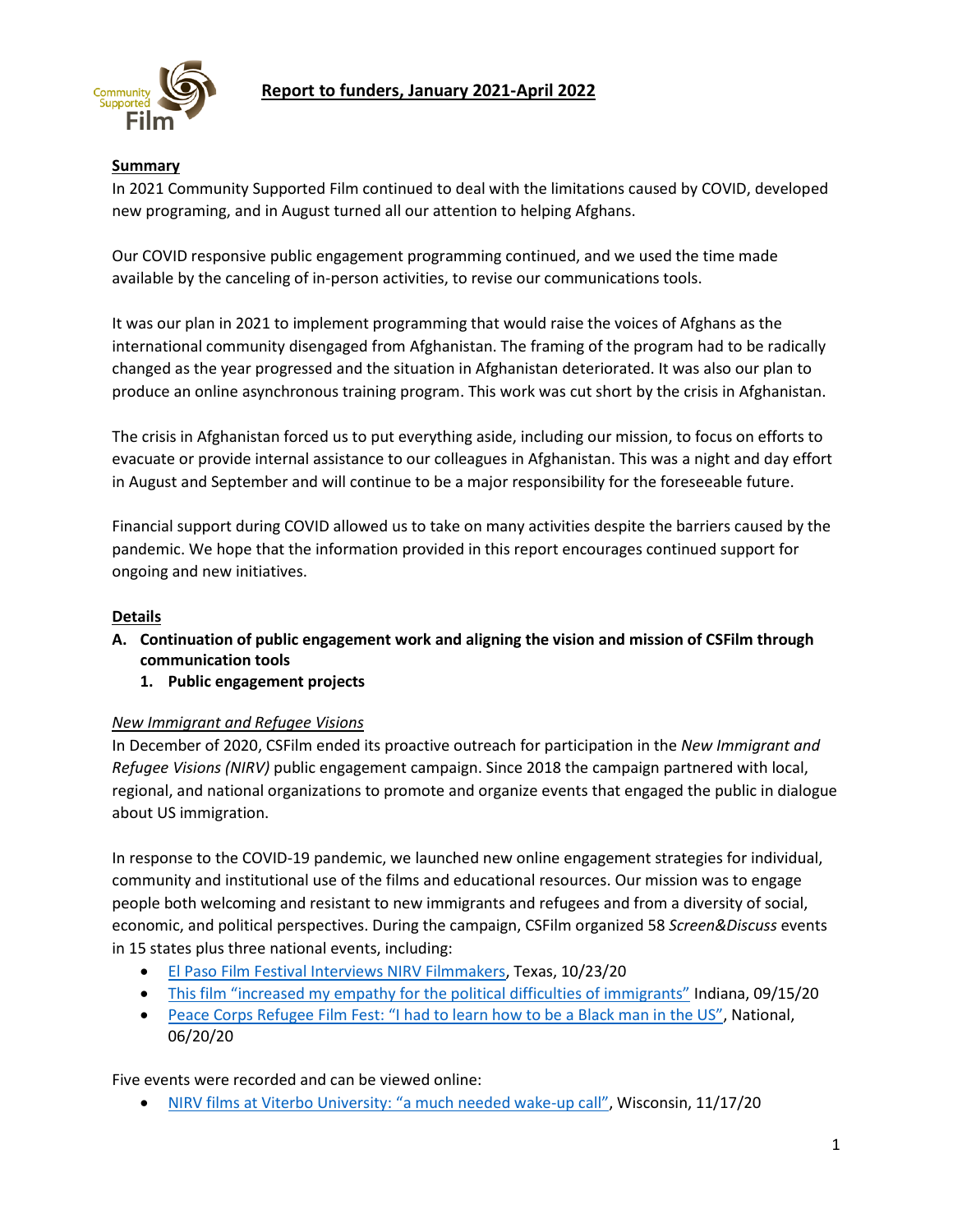

- [NIRV Films Spark Rich Conversation in Michigan,](https://csfilm.org/2020/11/nirv-films-spark-rich-conversation-in-michigan/) 11/11/20
- [SURJ brunch brings organizers together around films,](https://csfilm.org/2020/10/surj-screendiscuss-brunch-brings-organizers-together-around-films/) Massachusetts, 10-04 20
- [Screen&Discuss: "you can see yourself in someone else's story"](https://csfilm.org/2020/07/alabama-screendiscuss-you-can-see-yourself-in-someone-elses-story/), Alabama, 07-14-20
- [Storytelling Workshop for Immigrant Educators,](https://csfilm.org/2020/07/storytelling-workshop-for-immigrant-educators-watch-and-learn/) Massachusetts, 07-08-20

In 2021, while CSFilm was no longer committing time to outreach, four more *NIRV* events were held with participation of CSFilm staff and *NIRV* filmmakers and subjects. Some of the comments and feedback we received included:

*I really enjoyed this, and it was very emotional. I was crying as it went on when they told how they have been treated. I know, unfortunately, this goes on, but hard to hear them talk about it. More people should hear it, because it is just getting worse, and needs to stop.*

*I feel more hopeful. Honestly after the last few weeks I was feeling discouraged and the energy from this event helped.*

*I respect the overall objective – to develop media activists – and the rigorous process on all fronts that resulted in these compelling stories.*

*I will work harder to foster acceptance of immigrants. Especially inspired by the poignant emotional presentation on behalf of the Asian population.*

#### Afghan Perspectives in Film

In response to CSFilm's work to help evacuate and resettle Afghans effected by the takeover of Afghanistan by the Taliban in August of 2021, further detailed below, three events were organized to raise funds and awareness:

- Doc [Yard & the Brattle](https://csfilm.org/2021/10/csfilm-benefit-screening-brattle-theater-cambridge-ma/) Theatre
- JP [Movie Night](https://csfilm.org/2021/11/screendiscuss-views-from-afghanistan-jp-movie-night-boston-ma-dec-4-7pm-in-person/)
- [Community Church of Boston](https://csfilm.org/2022/03/afghan-voices-in-terrible-times-films-and-filmmakers-april-10/)

These events highlighted that *[The Fruit of Our Labor](https://csfilm.org/fruit-of-our-labor/#films)* films, despite being 10 years old, provide useful insights about Afghan culture and daily life for Americans who are trying to understand the situation in Afghanistan or who are helping resettle Afghan refugees in the US.

#### **2. Organizational development**

The success of the *NIRV* public engagement campaign was facilitated by the creation o[f standalone](https://drive.google.com/file/d/1VIm2ogPiAszhvEI1mrpDdOictWb1cDZM/view)  [event organizing materials and issue-based knowledge resources.](https://drive.google.com/file/d/1VIm2ogPiAszhvEI1mrpDdOictWb1cDZM/view) These materials were used by many organizations and educational institutions across the country.

In conjunction with the redesign of CSFilm's website at the beginning of 2021, CSFilm took the lessons learned from the development and usage of the *NIRV* materials and replicated them for the Haitian and Afghan films and resources:

• Owning Our Future – [Haitian Perspectives in Film](https://csfilm.org/events/#OOF)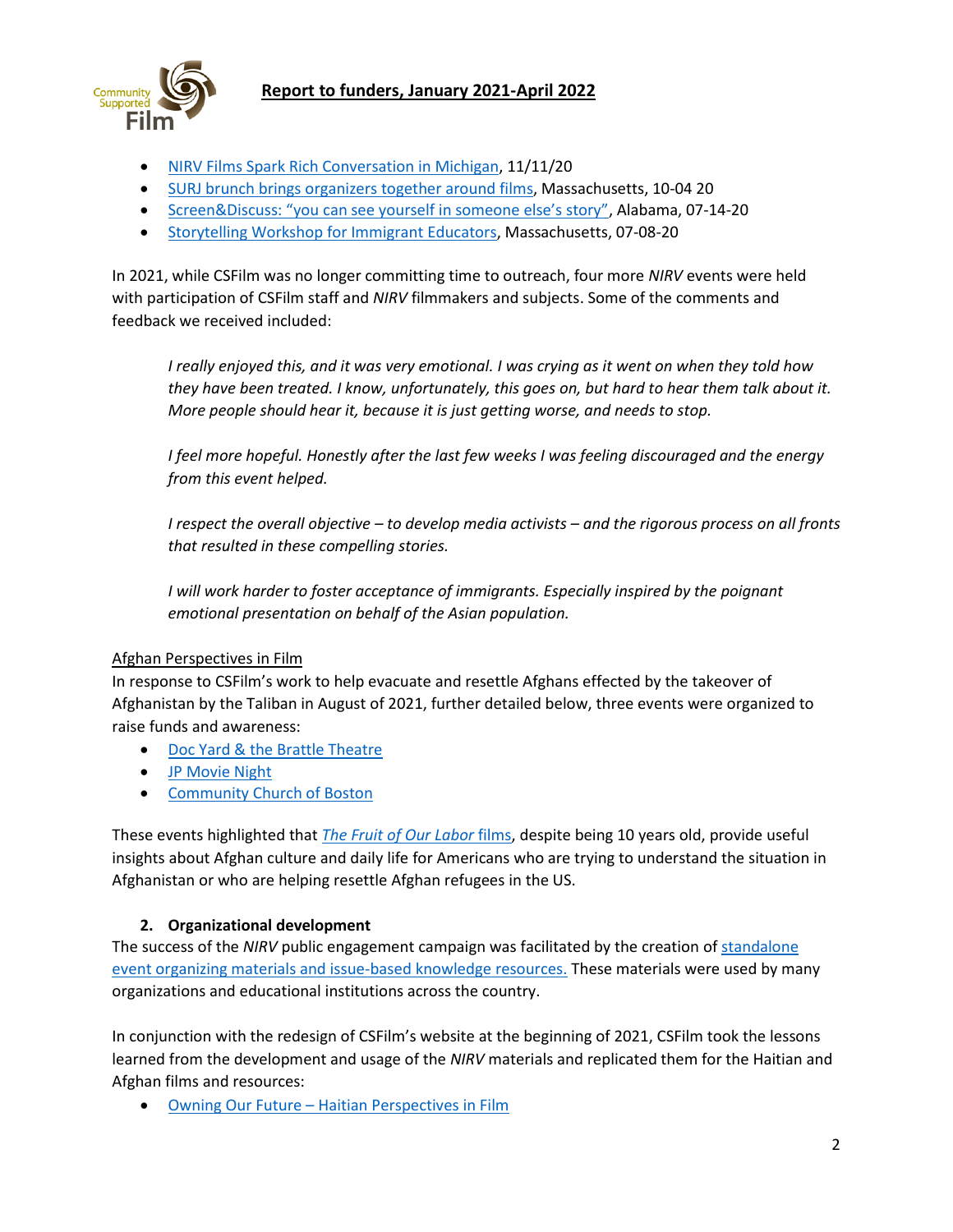



- The Fruit of Our Labor [Afghan Perspectives in Film](https://csfilm.org/events/#TFOL)
- [Crosscutting Topics](https://csfilm.org/screendiscuss-topics-for-consideration/)

Event hosts can now more easily organize *Screen&Discuss* events that integrate films and issues from all three projects. We have been complimented on the comprehensive nature of these event organizing guides and the framing of topics for discussions:

*Your event materials are so comprehensive. Thank you. They really made it so much easier to put our event together and to inform our audience.* Lynda Wilson, Alabama Interfaith Refugee Partnership

In March 2021, CSFilm launched our new website, designed and implemented by Zayde Buti, the former coordinator of the *NIRV* project. Our previous website was not fully functional on phones and other devices and needed a conceptual remapping to focus the viewer's engagement. To this end we streamlined the navigation tools around our two primary activities - training and public engagement. (Our public engagement work is now called "Screen&Discuss" across the website and our materials.)

In coordination with the website redesign, we reviewed all the communications documents used by CSFilm including our vision, mission, and strategy statements. This process forced a conversation about lessons learned from the organization's first three projects, evaluation of the work of like-minded organizations, and a realignment of directions. The two primary outcomes of this review were:

- i. Focus new training and filmmaking projects on collaborations. Instead of CSFilm initiating the projects, CSFilm should respond to individuals and organizations seeking to improve their community's documentary filmmaking and public engagement capacity. CSFilm needs to reengineer its approach to project development and focus on networking with potential collaborative partners in communities, regions, and countries of interest. The website and our communications materials hav[e new messaging regarding collaboration.](https://csfilm.org/collaboration/)
- ii. Make CSFilm's model of documentary filmmaking training available online. Communities or organizations will be able to methodically work through the learning modules, periodically receiving input and feedback from CSFilm, toward the completion of short social-issue documentary films. For information about the development of this initiative, see below "Reinvention of *Afghanistan–LookListenLocal* and development of Asynchronous Online Training."

#### **B. Launching new projects**

**1. Development and implementation of** *Afghanistan-LookListenLocal* **and collaboration on live films by refugees**

### *Afghanistan-LookListenLocal*

In April 2021 CSFilm began exploring how to develop a new project with Afghans that would raise their voices and visions as the international community disengaged. The narrative about Afghanistan's struggles, current condition and future have predominantly been defined by foreign reporters talking with those who were leaving the country. CSFilm wanted to offer an avenue for Afghans to provide their own perspectives and experiences through documentary film.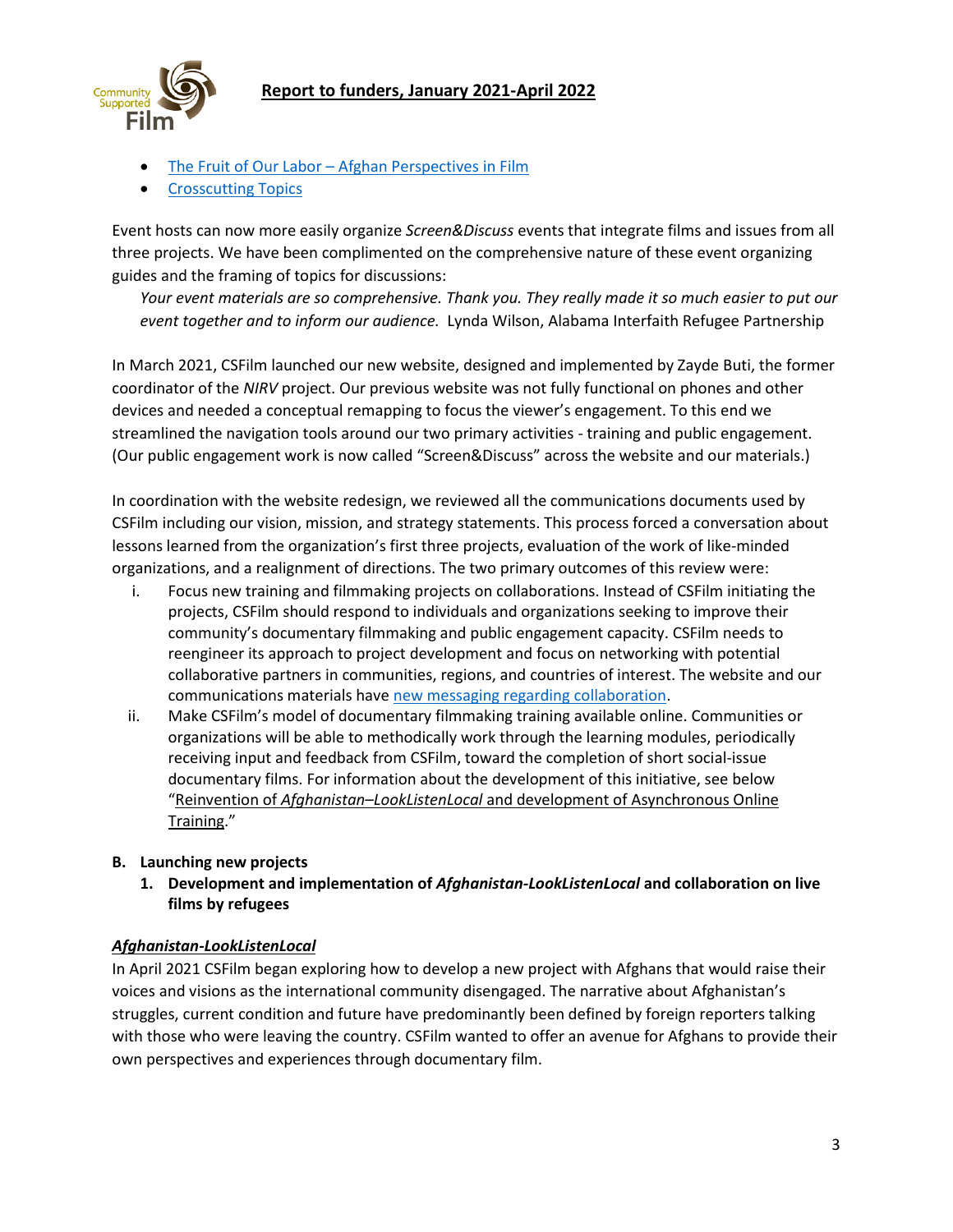

CSFilm hired Basir Bita to coordinate the project in Afghanistan. We reached out to Afghan artists and filmmakers to get their input on the project. The consensus was that something immediate and responsive was needed. The uncertain future and fragile economic and social conditions did not provide mental or physical space for extended online or in-person training and production. Very short form impressionistic communications, that most anyone with a phone could produce - from most anywhere in the country, seemed like the best way to communicate the Afghan experience.

To this end, in June 2021 we launched *[Afghanistan-LookListenLocal](https://csfilm.org/afghanistanlll/)*. The project sought to include the following three elements:

- A Single Shot Video Contest: Afghans across the country were solicited to use their phones to shoot a single unedited shot that captured the essence of their lived reality.
- A few short documentary videos that would be mentored through production. In addition to the single shot videos these short documentaries would become new tools to stimulate discussion online and through *Screen&Discuss* events.
- Blog posts written about Afghans that participated in CSFilm's first training and filmmaking project, *[The Fruit of Our Labor-Afghan Perspectives in Film](https://csfilm.org/fruit-of-our-labor/)*. After 10 years many were refugees again, others had developed careers in filmmaking in Afghanistan, some were living or working in regions once again controlled by the Taliban. All were fearful that Afghanistan would return to civil war.

Basir reached out nationally to solicit submissions of single shot videos and concepts for short documentaries. Facebook was the primary tool for dissemination of information about the project. In July and August [our](https://www.facebook.com/CommunitySupportedFilm/posts/4286386874783253) outreach reached close to 400,000 people, mostly Afghans. During the first days of August, [Street Kids,](https://csfilm.org/afghanistanlll/#video-contest) the first single-shot-video was released via CSFilm's website and social media. The one-minute video received close to 40,000 views on Facebook and 6,600 on Twitter.

[Jamal Aram,](https://csfilm.org/afghanistan-team/#aram) former CSFilm coordinator now an author living in Canada, was hired to write the stories of Afghans that participated in CSFilm's 2010-12 programs. In July and August the first two stories were released, about [Majid](https://csfilm.org/fruit-of-our-labor/#water) (*[My Cousin is fighting for the Taliban. I am not](https://csfilm.org/2021/08/my-cousin-is-fighting-for-the-taliban-i-am-not-afghanistan-21-looklistenlocal/)*) and [Aqeela](https://csfilm.org/fruit-of-our-labor/#road) (*[Soon you are married](https://csfilm.org/2021/08/soon-you-are-married-to-a-member-of-the-taliban-an-older-man-you-neither-know-nor-like-aqeelas-story-afghanistan21-looklistenlocal/)  [to a member of the Taliban\)](https://csfilm.org/2021/08/soon-you-are-married-to-a-member-of-the-taliban-an-older-man-you-neither-know-nor-like-aqeelas-story-afghanistan21-looklistenlocal/).*

*AF-LLL* came to a sudden stop in August, with the collapse of Afghanistan to the Taliban, and would not be returned to until eight months later.

### **Live film by and about refugees –** *Those Left Waiting*

In February 2021, CSFilm was contacted by Australian filmmaker Michael Beets about collaborating on the development of *[Those Left Waiting.](https://csfilm.org/2021/05/csfilm-partnering-on-live-films-co-produced-by-refugees-2/)* Michael specializes in the production of live films. With producer Christian Pazzaglia, Michael planned to create a live film of simultaneous stories from refugee camps around the world. CSFilm assisted with the identification of refugees and asylum seekers in the Americas.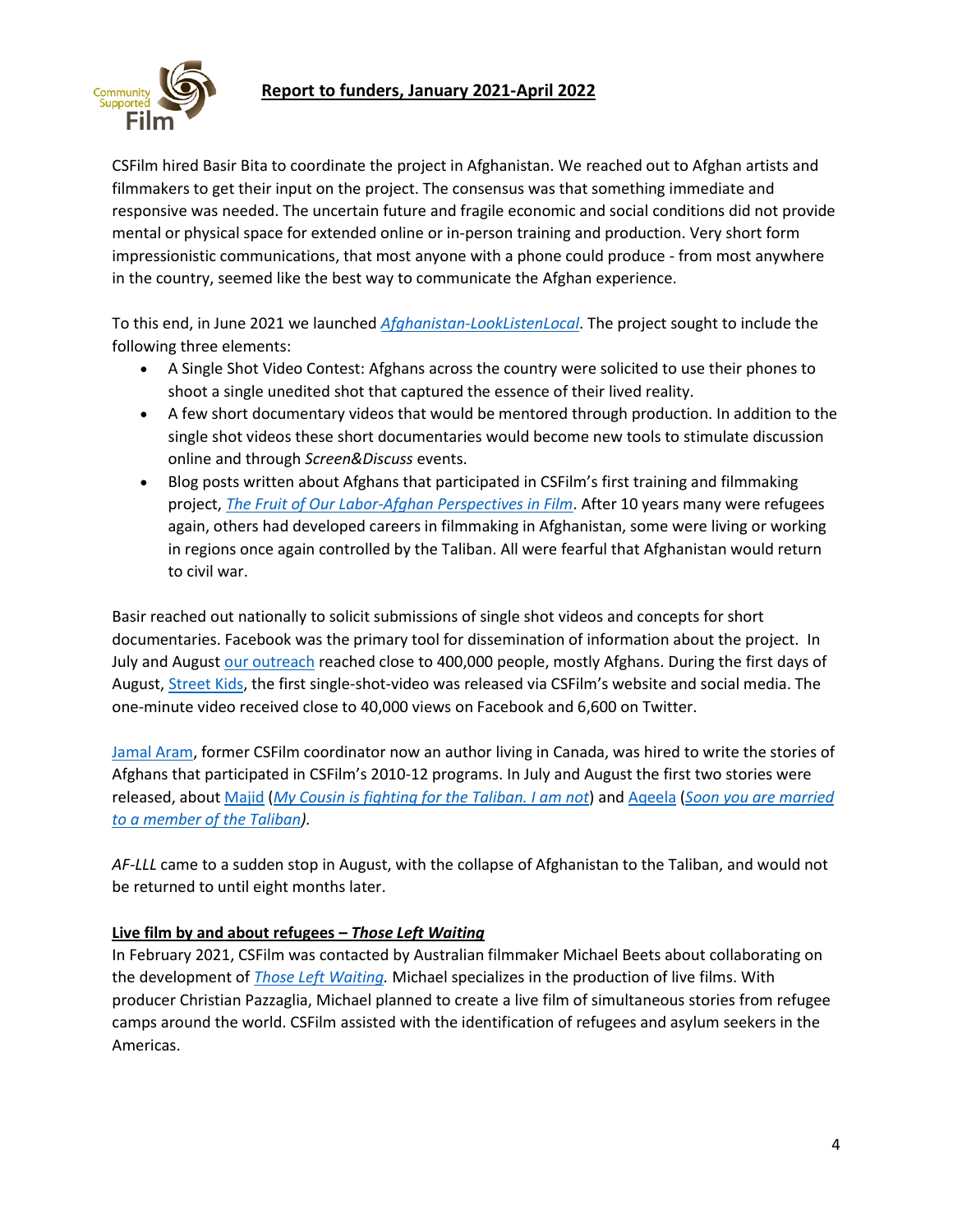For three screenings at the prestigious Copenhagen International Documentary Festival, in April and May 2021, refugees filmed their lived realities from camps in Greece, Kenya, Uganda, Jordan and as asylum seekers in Indonesia and Mexico. Asylum Access in Mexico helped CSFilm identify a Nicaraguan asylum seeker who participated from Mexico. Each filmmaker filmed with their phone and sent their footage in real time to Michael Beets and his live editing system.

# **2. Reinvention of** *Afghanistan–LookListenLocal* **and development of Asynchronous Online Training**

With the Taliban's restrictions on filmmaking and the economic crisis overwhelming Afghanistan, we did not believe it was possible to restart the *AF-LLL* project. But in March 22, an Afghan living in Herat contacted us and asked about the possibility to continue the program and to add an online documentary filmmaking training. Through the conversations we developed a one-year program for which CSFilm is working to raise \$28,000.

Seventeen artists, filmmakers and journalists have signed on to the project which will produce short documentary stories that stimulate discussion and are easily sharable online and at events. In the process Afghan participants will be mentored and Afghan documentary filmmaking capacity will be strengthened.

The training and mentoring process will be implemented online. To this end CSFilm is continuing its project to develop comprehensive online asynchronous training materials. Each module will include a video, transcription, topic resources and exercises. Funding is needed to produce these training materials which will be used beyond Afghanistan.

The Afghan program is divided into three phases of learning, plus distribution:

- i. Single Shot Cinema two months
- Participants will capture the challenges facing Afghans through single shots without editing. ii. Scenes of Afghanistan – three months
- From shooting shots, the participants will consider how a series of shots and sounds can tell a scene-based story with a beginning, middle and end. Scenes will be sought that capture the lived-realities of Afghans. Scene submissions will be used to critique and encourage the maker's progress as the eyes and ears of their fellow Afghans.
- iii. Short Stories four months The participants will now work to construct complete short stories driven by visual and sound experience and expanded on with interviews. Before filming, the stories will be researched, written, and pitched to fellow Afghan filmmakers. Selected stories will be shot and edited with ongoing mentoring.

# Distribution

The distribution of the shots, scenes and stories will first be reviewed in terms of whether public usage will cause risk to filmmakers and subjects. If the risk is low and all participants agree, then a committee of Afghans and Americans will review the material to determine its capacity to inform and engage an